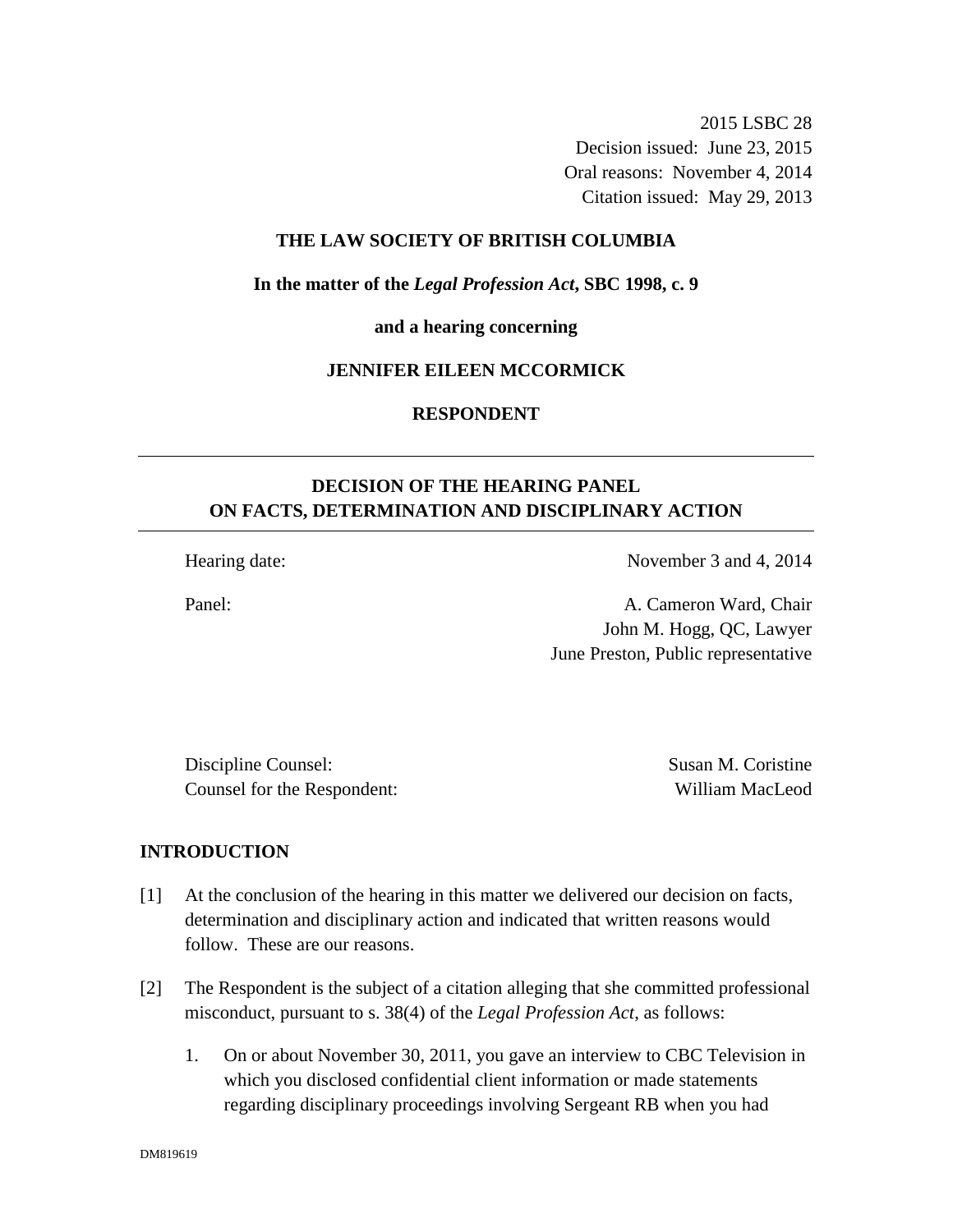2

acted as counsel for either or both of the RCMP and the Appropriate Officer of "E" Division, BB, in those proceedings and by doing so you did some or all of the following:

- (a) breached your duty of loyalty to your client, contrary to Chapter 6, Rule 1 of the *Professional Conduct Handbook* then in force;
- (b) disclosed confidential information without your client's consent, contrary to Chapter 5, Rule 1 of the *Professional Conduct Handbook* then in force;
- (c) made public statements concerning the affairs of your client, before you were satisfied that the communication was in the best interests of your client and you had your client's consent, contrary to Chapter 8, Rule 24 of the *Professional Conduct Handbook* then in force.

# **FACTS**

- [3] The parties provided us with an Agreed Statement of Facts, which we have accepted. We find the relevant facts to be as set out below.
	- (a) In 2001, the Respondent was a sole practitioner, practising mostly in the area of criminal law, family law, wills and estates and some conveyancing.
	- (b) The *Royal Canadian Mounted Police Act*, RSC 1985, c. R-10, provides that, where a member has contravened the RCMP Code of Conduct, a hearing can be initiated by the "Appropriate Officer," in this case the Deputy Commissioner.
	- (c) The RCMP Deputy Commissioner, assisted by the Superintendent in charge of Administrative Services, commenced Code of Conduct hearings against an RCMP member, RB. The hearings concerned allegations of sexual harassment and assault against RB that had been made by female RCMP members who worked with him during undercover operations. These proceedings were ultimately dismissed.
	- (d) Commencing in 2001, the RCMP retained the Respondent as outside counsel, in effect, to prosecute a second proceeding against RB, which involved complaints by two female RCMP members ("the complainants"). The Respondent, as counsel for the Deputy Commissioner, took instructions from her after consultation with the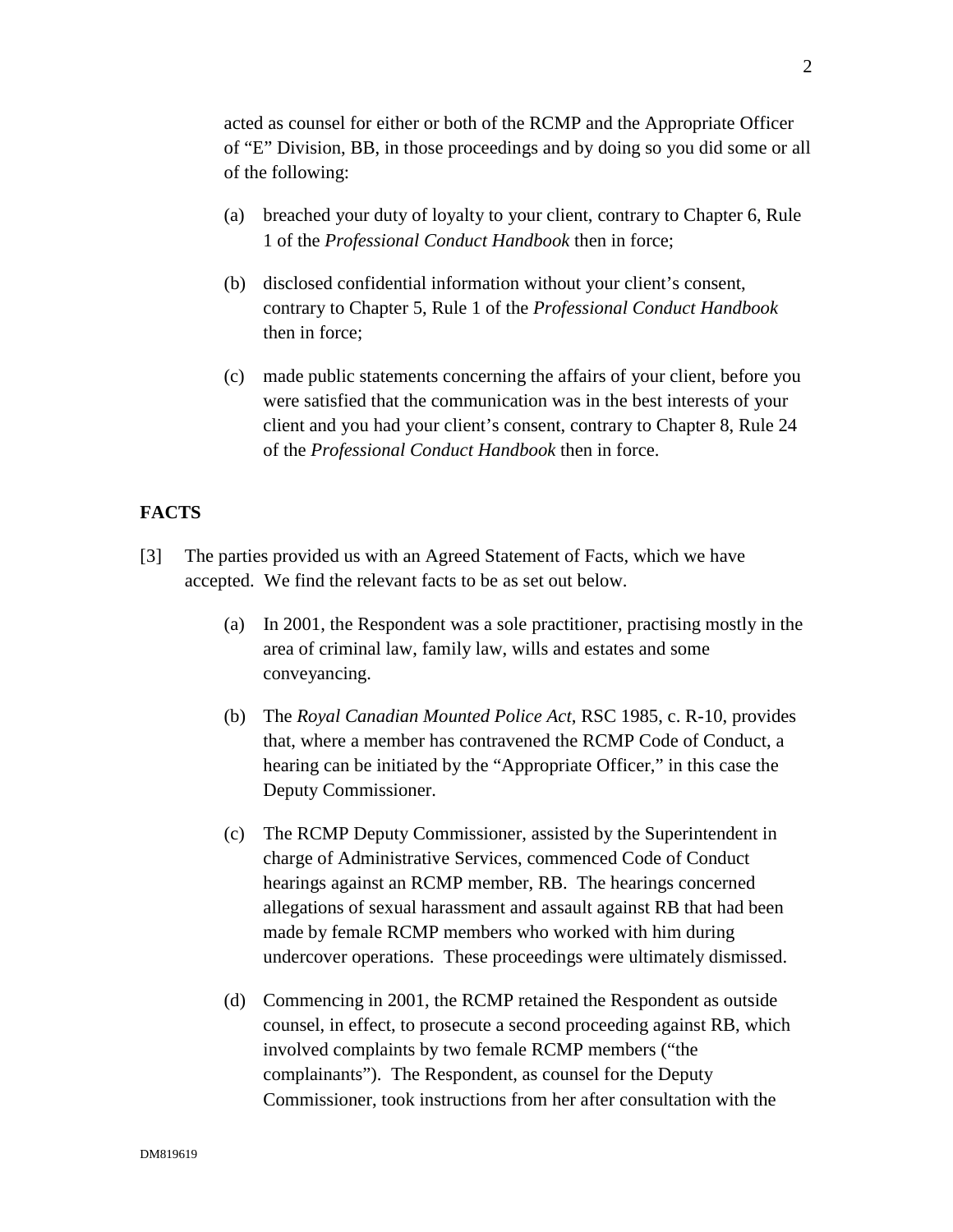Superintendent. The Respondent submitted her accounts to the Superintendent, and, in effect, was counsel for the RCMP as an organization.

- (e) The Respondent was in a solicitor/client relationship with the Deputy Commissioner as a representative of the RCMP and owed a duty of client confidentiality and loyalty to that person and the RCMP.
- (f) Counsel for the member, RB, approached the Respondent concerning a resolution of the second proceeding, and the Respondent sought instructions from the Deputy Commissioner. The following morning, December 11, 2001, the Superintendent flew in to Calgary, Alberta where the hearing was to take place, to help facilitate a resolution on behalf of the Deputy Commissioner. A tentative solution was reached, and the Respondent phoned the Deputy Commissioner for instructions and received such instructions to accept an agreed penalty for the member, RB, and forego a hearing. The Deputy Commissioner instructed the Respondent to accept the agreed penalty on behalf of the RCMP. The Respondent signed the Agreed Statement of Facts on behalf of the Deputy Commissioner, and the matter was concluded with RB receiving a forfeiture of one day's pay, a reprimand and a requirement to attend counselling. The Respondent reported to the RCMP and said the resolution addressed the best interests of RB, the complainant and the RCMP.
- (g) The complainants and two other female RCMP members were unhappy with the manner in which the complaints for sexual harassment and assault had been handled by the RCMP, including the proceedings against RB, so they commenced a lawsuit against the Government of Canada, RB, the Deputy Commissioner and the Superintendent ("the RCMP litigation"). In this litigation, they alleged sexual assault and harassment by RB with various other allegations against the Deputy Commissioner and the Superintendent of failing to act with due diligence, good faith and impartiality in respect to the proceedings against RB.
- (h) A decade later, one of the female RCMP officers, who was a litigant in the RCMP litigation and a complainant in the RB internal proceedings, contacted the Respondent to inform her that the CBC was interviewing people for the Fifth Estate program and wanted to talk to the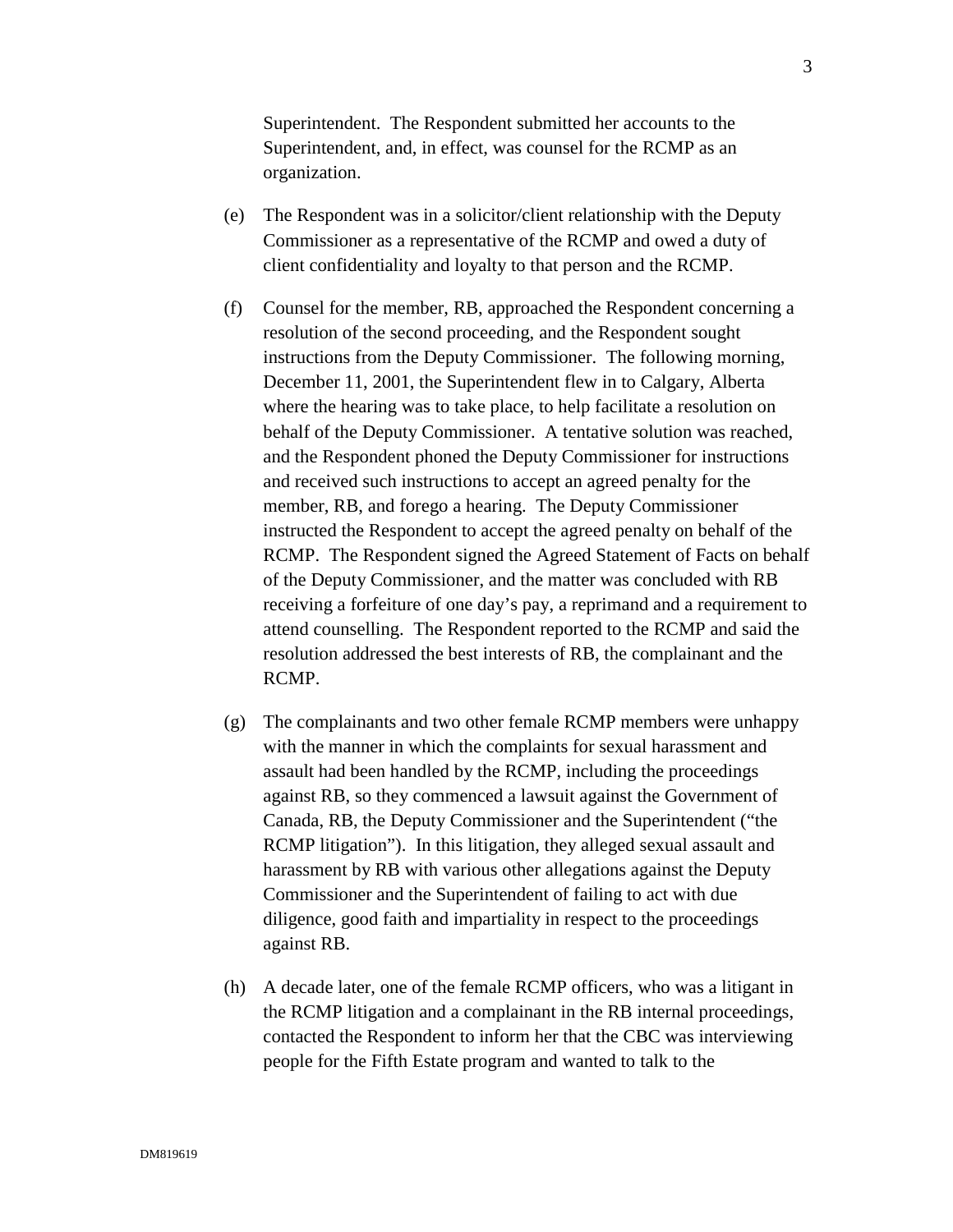Respondent. The Respondent agreed to be interviewed by the CBC's Fifth Estate.

- (i) The Respondent agreed to the Fifth Estate interview because she wanted to lend credibility to the complainants, whom she had come to know as friends and for whom she felt that justice had not been done. Portions of her interview were used by the Fifth Estate program, which was broadcast on December 9 and 14, 2011 and remains accessible on the CBC website.
- (j) Two DVDs containing the Fifth Estate program are part of the Agreed Statement of Facts.
- (k) The Respondent was aware on the day of the interview for the CBC program that it would be critical of the RCMP handling of the complaints of the female RCMP officers.
- (l) In the Fifth Estate interview, the Respondent disclosed information concerning the RB Code of Conduct proceeding that she was going to conduct had it not been resolved by an agreed resolution. Specifically, the Respondent disclosed information she had obtained during the course of her retainer, including the assessment of the strength of the case, the process by which it was resolved and her view that the complainants had not been very well served by the resolution of the proceeding. The Respondent was critical of the manner in which the RCMP handled the RB proceeding.
- (m) The Respondent took legal advice prior to the Fifth Estate interview from the lawyer who was representing the female RCMP officers on their claim against the RCMP and others. This lawyer was also present during the interview of the Respondent by the Fifth Estate.
- (n) The Respondent admits that:
	- i) She did not review the *Professional Conduct Handbook* or turn her mind to the duty of loyalty or broader duty of confidentiality or otherwise consider her duties prior to giving the interview to the Fifth Estate beyond seeking legal advice from the lawyer that represented the two female RCMP officers in their civil litigation against the RCMP and others. She should have been familiar with her duties.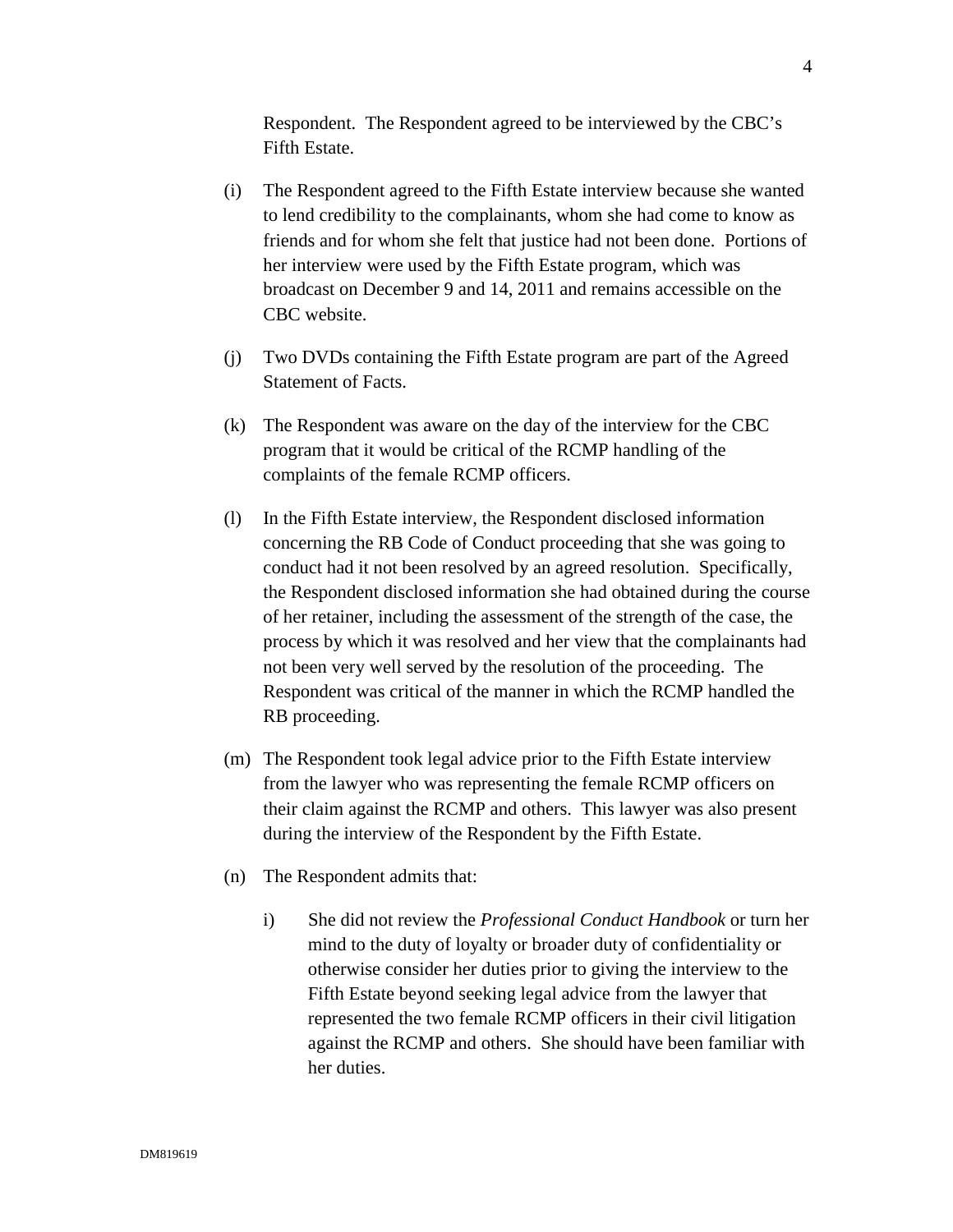- ii) She did not specifically turn her mind to Chapter 8, Rule 24 of the *Professional Conduct Handbook*, although in the interview she made comments based, in part, on information she obtained during her retainer. Portions of the transcript of her interview show the Respondent making statements that were disloyal to the RCMP and the Deputy Commissioner. She breached her duty of loyalty to her client, contrary to Chapter 6, Rule 1 of the *Professional Conduct Handbook*, then in force. Her conduct constituted professional misconduct, pursuant to s. 38(4) of the *Legal Profession Act*. She did not turn her mind to Chapter 5, Rule 1 of the *Professional Conduct Handbook* and her broader duty of confidentiality. She disclosed confidential client information that she obtained during the course of her retainer.
- iii) Portions of the transcript of the Fifth Estate interview contain confidential client information that she disclosed during the interview without the consent of her client.
- iv) She disclosed confidential information without her client's consent, contrary to Chapter 5, Rule 1 of the *Professional Conduct Handbook* then in force. Her conduct constituted professional misconduct pursuant to s. 38(4) of the *Legal Profession Act*.
- v) The Deputy Commissioner, on behalf of the RCMP, complained to the Law Society of British Columbia and was interviewed by the Law Society. The Deputy Commissioner, on behalf of the RCMP, indicated they were shocked by the Respondent's participation in the Fifth Estate program and the comments she made, which they considered unfair, misleading and a breach of confidentiality and harmful to themselves and the RCMP.
- [4] In summary, the Respondent was retained on or about November 15, 2001 on a private retainer by the RCMP to prosecute a Code of Conduct discipline hearing against a male RCMP officer in relation to complaints by two female RCMP members of sexual harassment and assault. On the morning that the hearing was set to commence in Calgary, Alberta, a Superintendent of the RCMP, on behalf of the Deputy Commissioner, flew in to Calgary and was the main catalyst in bringing about a resolution of the matter before the hearing commenced. The Deputy Commissioner instructed the Respondent to settle the matter on the basis of the tentative agreement that had been reached.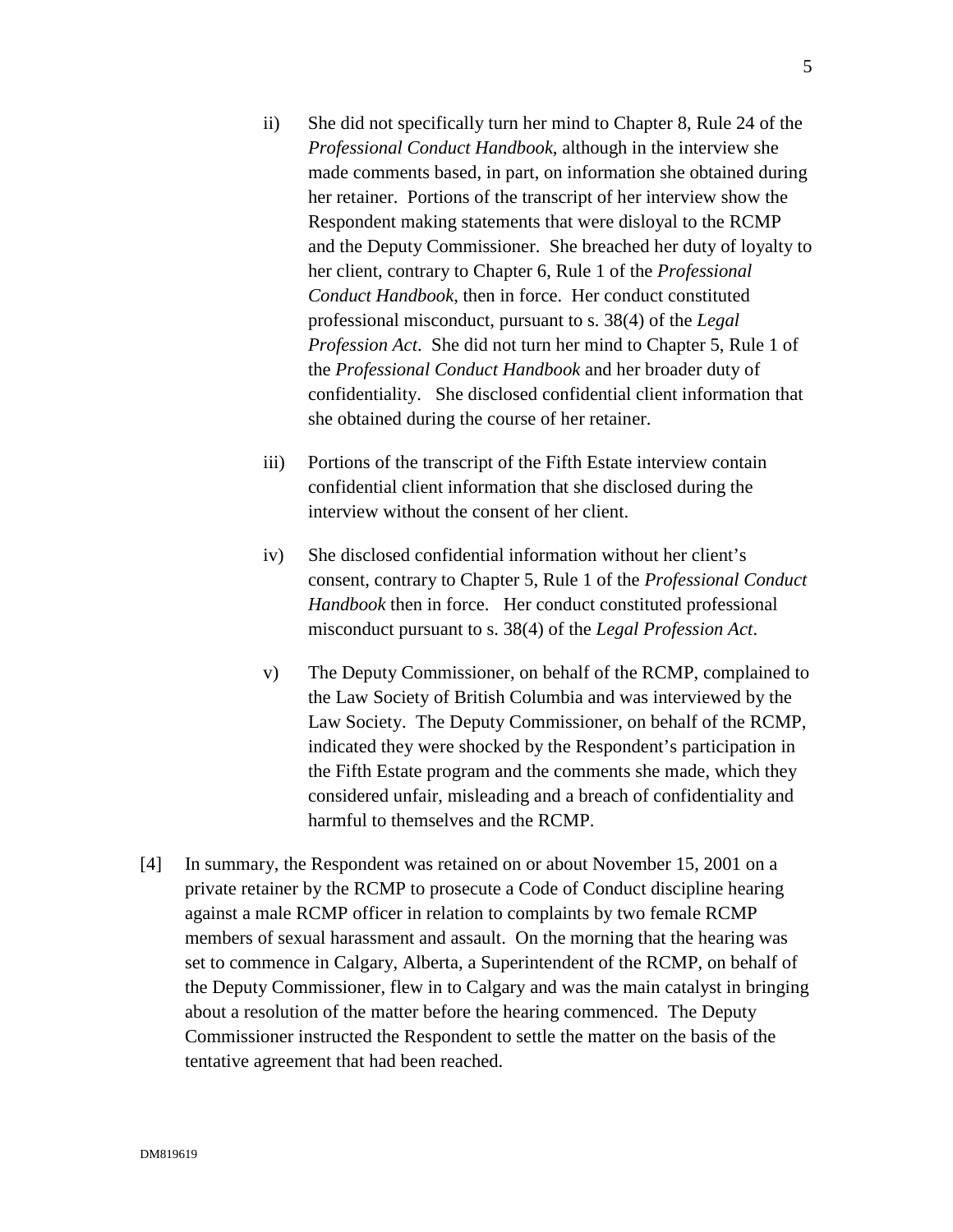- [5] Without being exhaustive, the following are some of the public comments that were made by the Respondent in her interview by the Fifth Estate:
	- (a) The women were "credible";
	- (b) The Respondent was "stunned" and angry that the Superintendent had arrived at the hearing. The Superintendent was there to get it resolved, and the women were unhappy as they wanted a hearing;
	- (c) The Respondent's role was "as a prosecutor" with a burden to prove the case against the member;
	- (d) The female RCMP complainants were not well served; they were angry and did not have a lot of confidence in their employer;
	- (e) The Respondent felt the story of the female RCMP complainants was credible "absolutely";
	- (f) In relation to the type of complaints made by these female RCMP officers, "people don't make those kind of complaints" (in other words, there would therefore be merit to the complaints);
	- (g) She felt she had a strong case;
	- (h) She was "taken aback" by the resolution that had been reached or proposed by the Superintendent, but it was her job to take instructions;
	- (i) On day one or before the hearing started "she had no clue there was a deal";
	- (j) The Superintendent was "not my client." The Respondent felt "undermined"; she did not know what the Superintendent was doing there (at the misconduct hearing);
	- (k) The Respondent was "floored" as she did not need his presence; she could call him if he was needed in terms of some resolution;
	- (l) The Respondent talked to the two complainants or female RCMP officers involved and "they were exceptionally unhappy, wanted to be heard and were ready to go. They were not prepared to have a resolution forced on them":
	- (m) "Their employer let them down badly" (meaning the RCMP in relation to the two female RCMP complainants);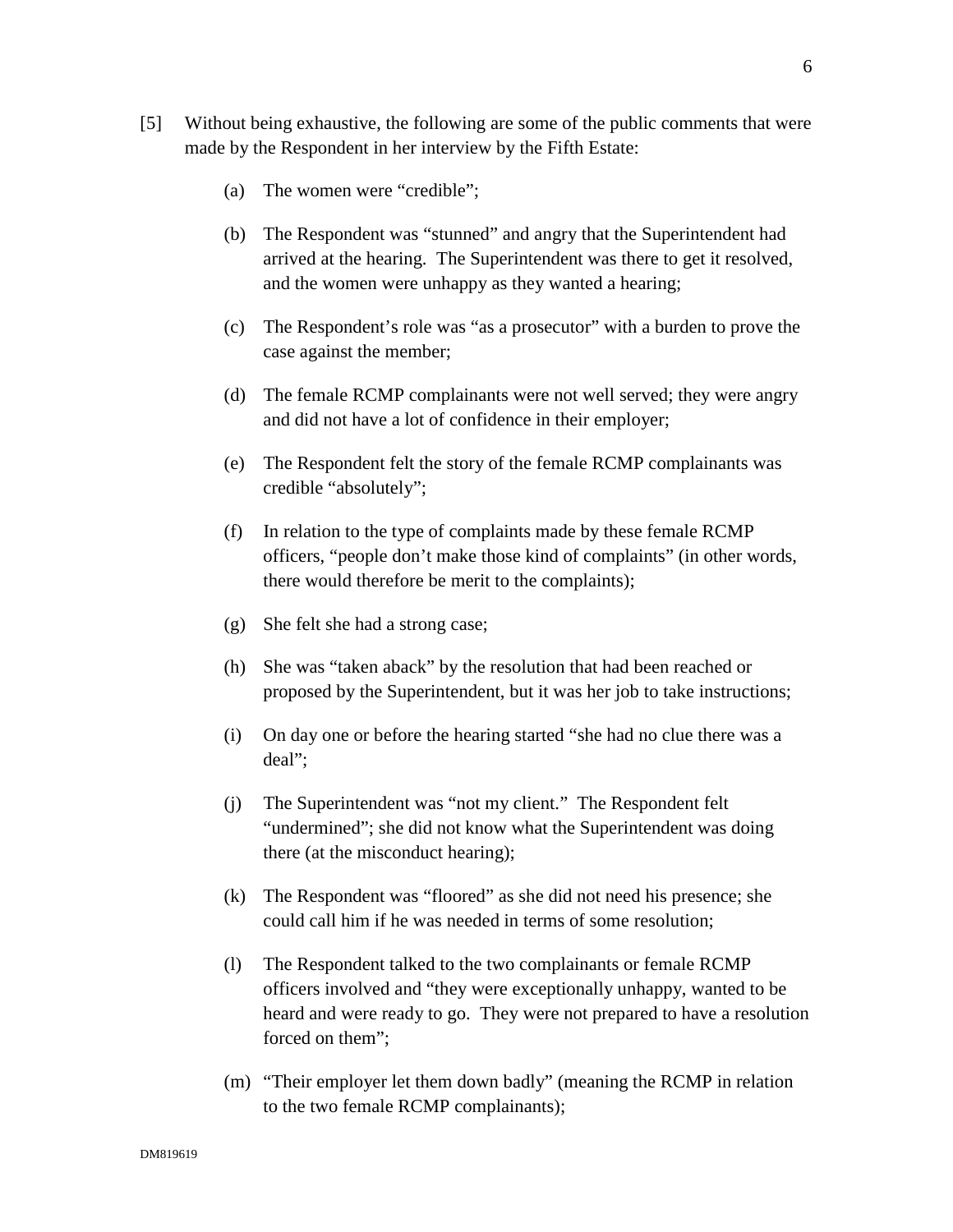- (n) The Respondent's impression was the hearing panel was not pleased with the resolution of the matter that was put to them or was agreed upon;
- (o) In relation to the Superintendent showing up at the start of the hearing, the Respondent was "not happy to see him there, stunned and she played a lesser role as the day went on as the Superintendent took over";
- (p) The Respondent's "personal view" was that the whole process needed to change (the process of complaints by RCMP members about the conduct of others).
- [6] The comments of the Respondent set out immediately above are examples of the many comments made by the Respondent in the course of the CBC interview.

# **DETERMINATION**

- [7] Notwithstanding the Respondent's admissions, the Law Society bears the burden of proving its allegations of professional misconduct on a balance of probabilities based on evidence that is clear, convincing and cogent: *Law Society of BC v. Liggett*, 2009 LSBC 21.
- [8] The test for professional misconduct is whether the respondent's conduct constitutes a marked departure from the standard of conduct the Law Society expects of lawyers: *Law Society of BC v. Vlug*, 2014 LSBC 9; *Law Society of BC v. Martin*, 2005 LSBC 16; *Re: Lawyer 12*, 2011 LSBC 11.
- [9] Chapter 5, Rule 1 of the *Professional Conduct Handbook* provides as follows:

A lawyer shall hold in strict confidence all information concerning the business and affairs of the client acquired in the course of the professional relationship, regardless of the nature or source of the information or of the fact that others may share the knowledge, and shall not divulge any such information unless disclosure is expressly or impliedly authorized by the client, or is required by law or by court.

[10] Chapter 6, Rule 1 of the *Professional Conduct Handbook* provides as follows:

As a general principle, a lawyer has a duty to give undivided loyalty to every client.

[11] Chapter 8, Rule 24 of the *Professional Conduct Handbook* provides as follows: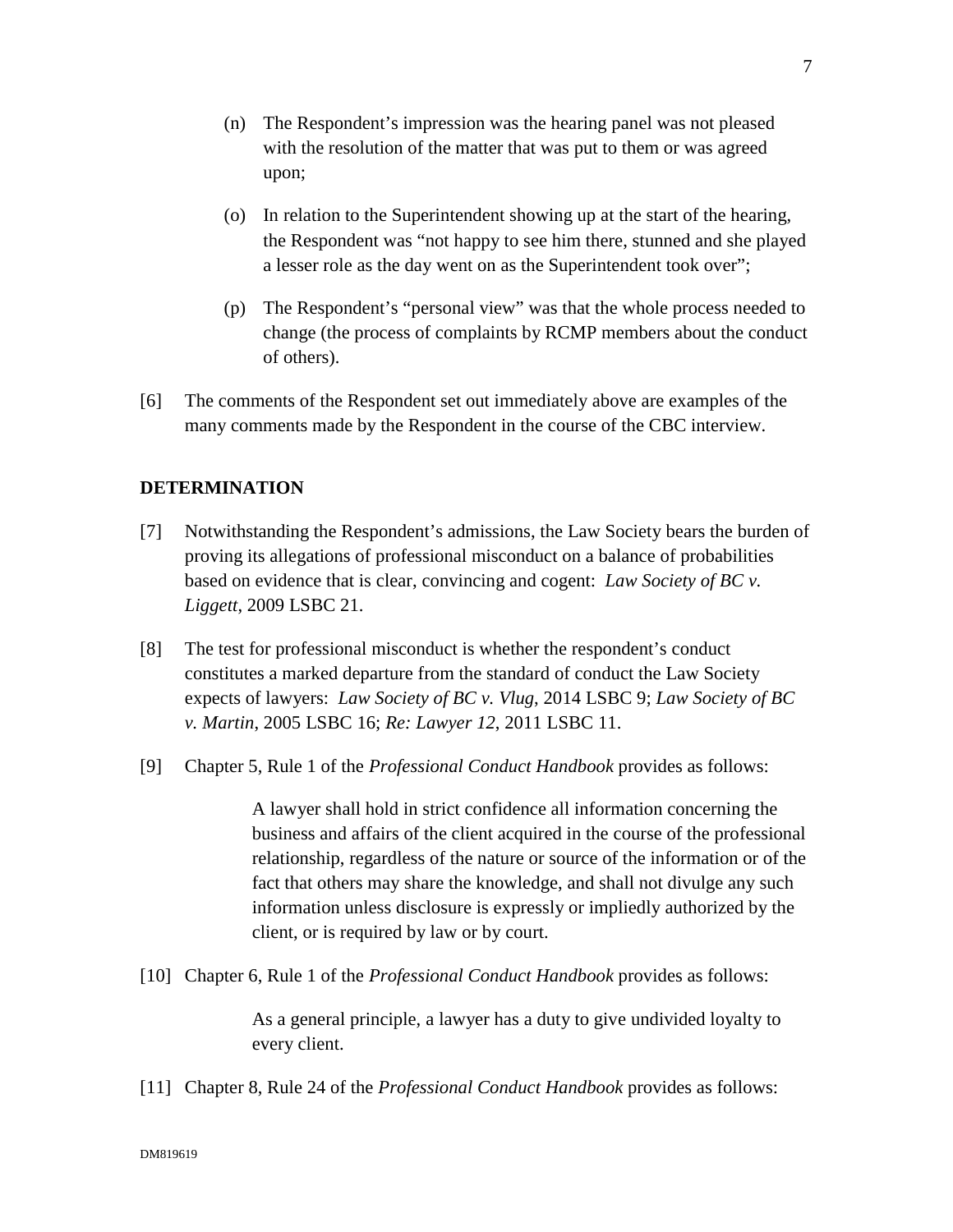Before making a public statement concerning the client's affairs, a lawyer must be satisfied that any communication is in the best interests of the client and made with the client's consent.

- [12] We find the Respondent's admission that she breached each of these Rules to be supported by the evidence.
- [13] Counsel for the Respondent admitted that the Respondent agreed with the conclusion of counsel for the Law Society that the Respondent breached her duties and made public statements concerning the affairs of her client and that such conduct amounted to professional misconduct as alleged in the citation. The Panel finds that that the facts contained in the Agreed Statement of Facts (Exhibit 5) show a marked departure from the standard of conduct that the Law Society expects from lawyers and therefore constitutes professional misconduct.

## **DISCIPLINARY ACTION**

- [14] Counsel for the Law Society urged the Panel to consider the objects and duty of the Law Society, as set out in s. 3 of the *Legal Profession Act*, to uphold and protect the public interest in the administration of justice by various means, including "(b) ensuring the independence, integrity, honour and competence of lawyers."
- [15] Counsel also urged upon the Panel that it needed to follow the factors relevant to disciplinary action that are laid out in *Law Society of BC v. Ogilvie*, [1999] LSBC 17. The *Ogilvie* case looked to the criminal sentencing process to provide some helpful guidelines on penalty. While the Panel is not dealing with the criminal sentencing in this case, it is generally accepted the guidelines set out in *Ogilvie* is a checklist appropriate to consider on matters of disciplinary action. The only problem with the *Ogilvie* factors is that the checklist is lengthy, running from (a) to (m) and, of course, in many cases it is not necessary to go through the entire checklist to arrive at a just result on disciplinary action.
- [16] The submission of the Law Society included reference to nine different prior cases on disciplinary action of the Law Society of British Columbia and comments on eight of the relevant items set out in the *Ogilvie* guidelines. The Law Society's position was that the range of penalty was one to four months with a two to three month suspension probably being appropriate.
- [17] Additionally, the Law Society asked for an order of costs and presented a draft Costs of Hearing totalling \$16,225.85.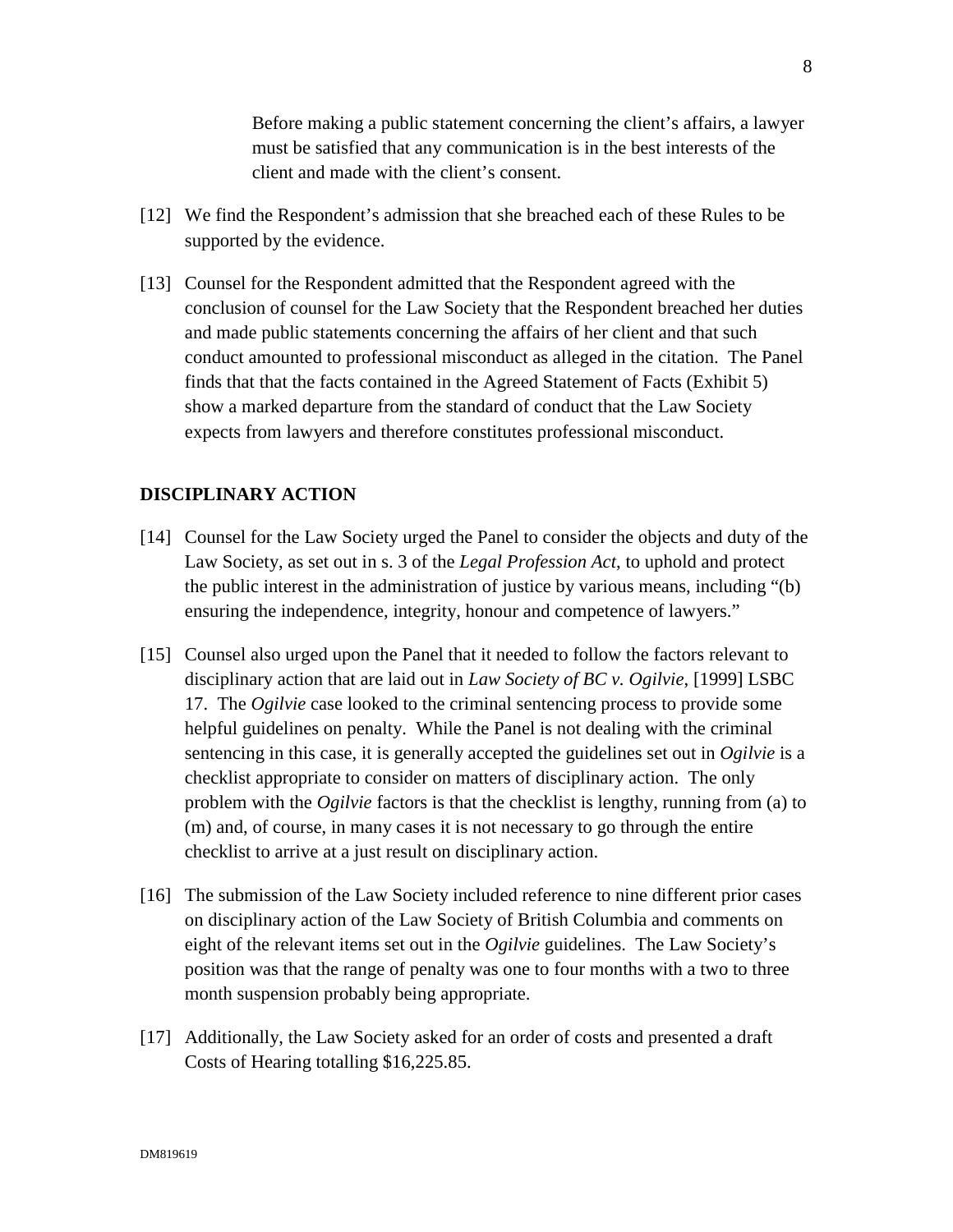- [18] The Respondent did not take issue with the recommended authorities and statutory provisions put forward by the Law Society for assessing the appropriate disciplinary action as set out in *Lessing* and *Ogilvie*.
- [19] The Respondent's submissions started by pointing out the chronic problem in dealing with penalty where it is hard to find a previous decision with the exact same facts. In the Panel's view, that is precisely why prior decisions are simply used to set the range and occasionally there will be a prior decision, with facts so similar, a panel is persuaded to follow it.
- [20] The Respondent made the argument that a fine would be more onerous on the Respondent than a suspension; however, the Panel views a suspension as more severe than a fine (*Law Society of BC v. Culos*, 2013 LSBC 19, para. 15).
- [21] The written submission of the Respondent, like the Law Society, also went through the various *Ogilvie* factors.
- [22] The Respondent also points to a series of mitigating factors, including the fact that the Respondent's actions were motivated by a desire to right an injustice in the prosecution of RCMP discipline cases arising from sexual assaults upon fellow members of the RCMP. Also, we accept that the Respondent was not motivated by any dishonest or self-serving purpose such as greed, personal aggrandizement or personal malice. Rather, she believed that she was acting in the best interests of the complainants and the public in making the statements she did.
- [23] We note that the Respondent was also named as one of three defendants in an action brought by the Superintendent involved in this case by a Notice of Claim filed November 29, 2013, claiming damages for defamation.
- [24] The Respondent was admitted to the Law Society of British Columbia on February 6, 1990. She has an otherwise unblemished disciplinary record and submitted several letters of reference attesting to her good character.
- [25] The Respondent submitted that a suspension would be more appropriate than a fine, given her personal circumstances, and she sought a suspension of no more than one month, with a reduction in costs.
- [26] On the issue of the Respondent's ability to pay a fine (which is always a relevant consideration on the issue of a fine or costs), the Respondent's taxable income for the preceding six years was fairly modest.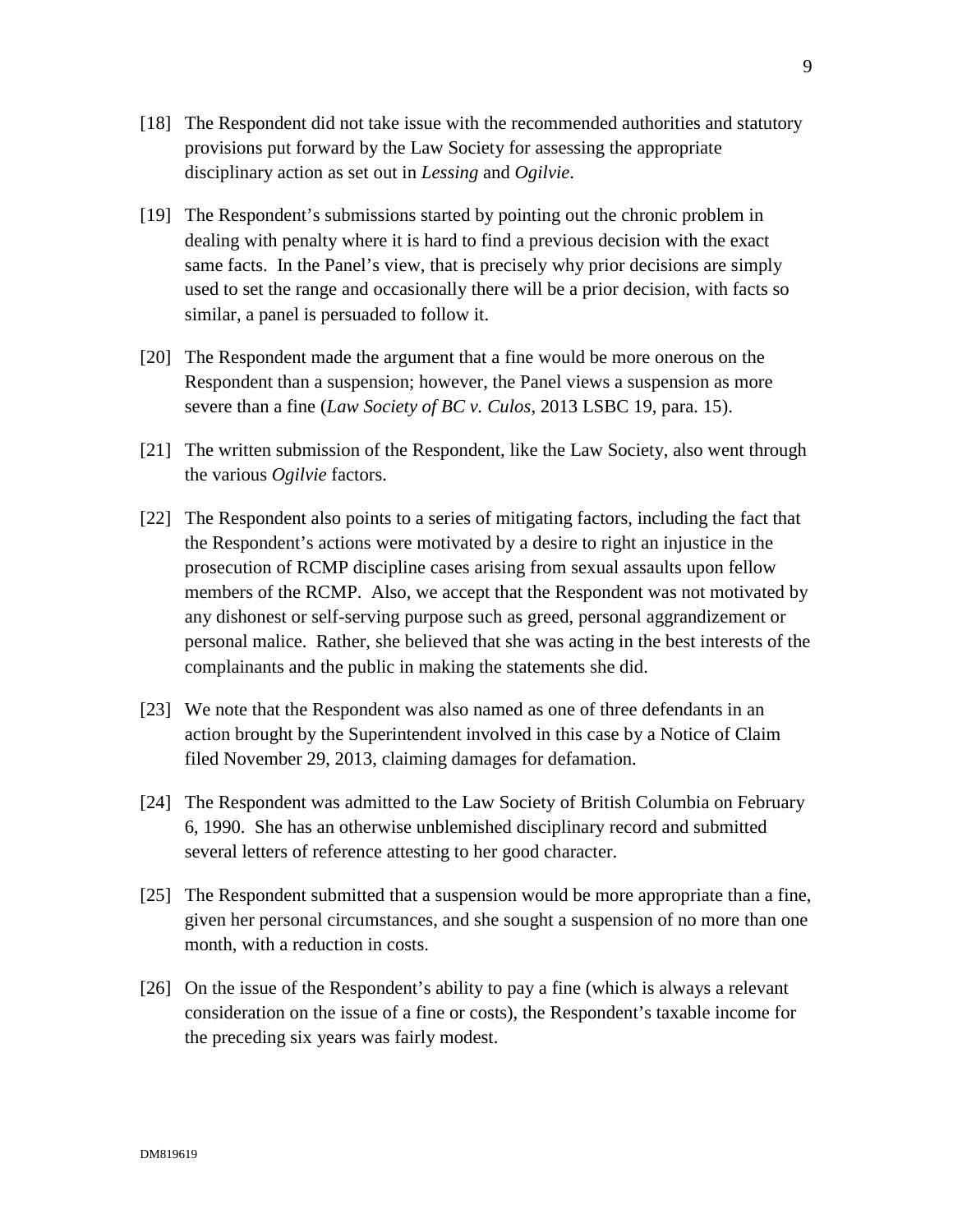- [27] The Panel is satisfied this complaint and citation has been a long and stressful matter for the Respondent. She apparently is still involved in civil litigation involving this matter, the defamation claim mentioned earlier in these reasons.
- [28] On the other hand, the Respondent admits, and the Panel finds, that the Respondent's conduct amounted to a clear breach of the rules of the *Professional Conduct Handbook* as alleged in the citation.
- [29] There is an issue here with respect to public confidence as well as the expectations of clients when they retain a lawyer. It is important that lawyers realize:
	- (a) Clients expect that a lawyer will hold in confidence all information concerning the business and affairs of the client and not divulge such information improperly. This is enshrined in Chapter 5, Rule 1 under the heading of "Duty of Confidentiality".
	- (b) Further, the lawyer's duty to give undivided loyalty to every client is a matter that has general and specific application. The public expects it, and clients are entitled to such treatment. This ethical conduct is mandated by Chapter 6, Rule 1 of the *Professional Conduct Handbook*. Undivided loyalty by a lawyer to a client is a necessary ingredient for an adversary system to function properly.
	- (c) Lawyers have been practising for a long time in a society where media coverage has been searching and pervasive. Media coverage of all kinds can embarrass or harm clients. Lawyers should know this and conduct themselves accordingly. Except in the most general terms, other than dealing with matters the media could learn on their own by attending Court or clarifying procedural matters, lawyers must recognize it is often not appropriate to make public statements concerning a client's affairs and that any specific statement made must be with the client's consent. This is mandated by Chapter 8, Rule 24 of the *Professional Conduct Handbook*.
	- (d) In this case, the interview by the Fifth Estate program of the CBC involved many instances of the Respondent making public statements concerning the client's affairs (para. 14 above). As the evidence disclosed, all of this was done without the consent of the client. The client has said the public comment was not in the best interests of the client in this case. Lawyers should be cautious on this issue. This Respondent went far beyond what was permissible, and it certainly was not in the best interests of the client.